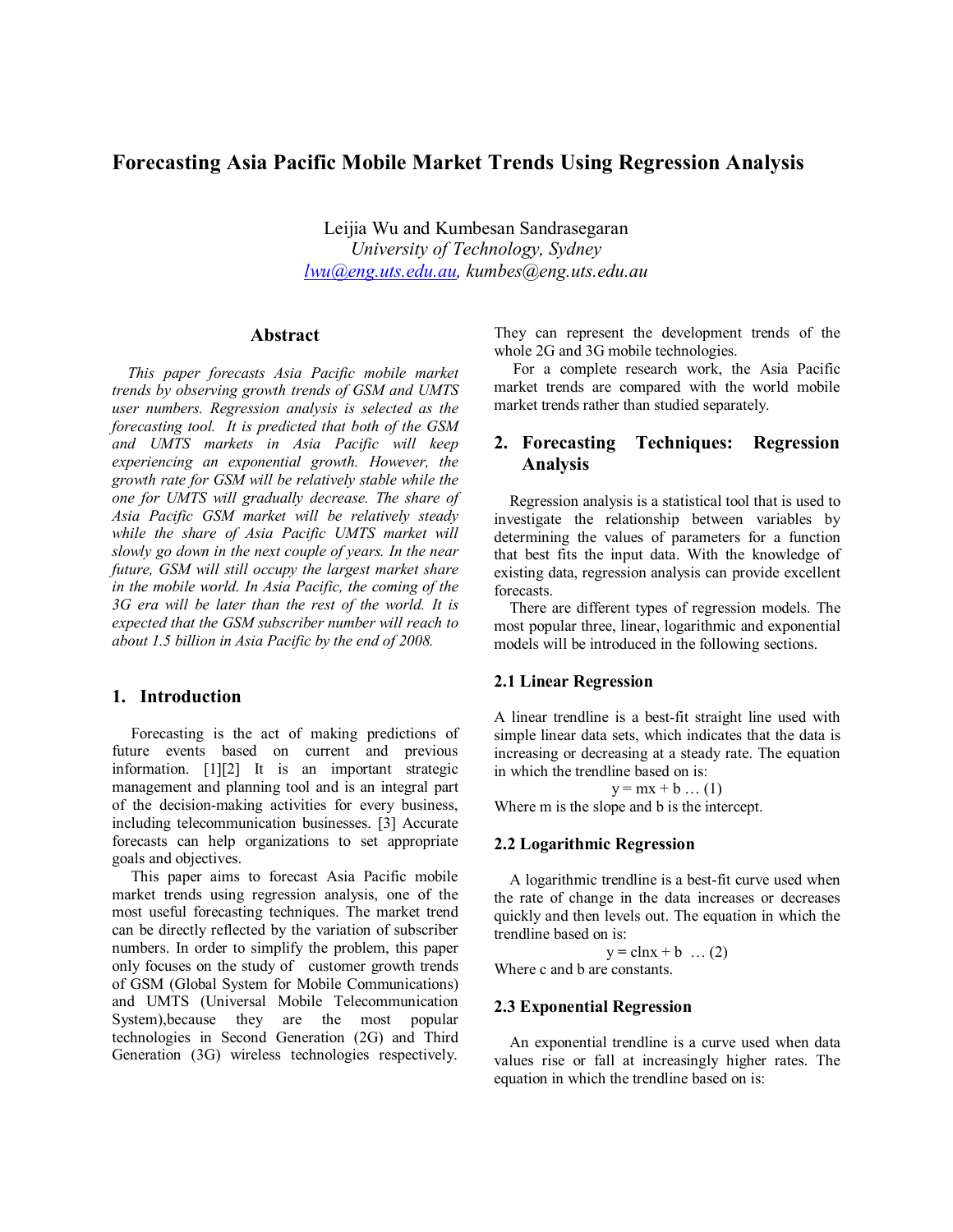# $y = ce^{bx}$  … (3)

Where c is the starting point of the trendline (if  $x=0$ , y=c) and b represents the increasing rate.

#### **2.4 Trendline Reliability**

Trendline reliability is measured by the R-squared value  $(R^2)$ .  $R^2$  reveals how closely the estimated trendline values match to the actual values. A trendline is more reliable when its R-squared value is more close to 1. In order to get a closely fitting trendline,  $R^2$ should be no less than  $0.985$ .  $R^2$  is calculated as follows  $[4][5]$ :

It is assumed:

 $\hat{Y}_i$  is the predicted value

Yi is the actual value

Ymean is the mean value of all the sample values  $R^2$ =explained variation/total variation

 = 1 - unexplained variation/total variation Where:

Total variation =  $\sum (Y_i - Ymean)^2 = \sum Y_i^2$  – n\*Ymean<sup>2</sup> Explained variation =  $\sum (\hat{Y}_i - Ymean)^2 = \sum \hat{Y}_i^2$  – n\*Ymean<sup>2</sup> Unexplained variation =  $\sum (Y_i - \hat{Y}_i)^2 = \sum Y_i^2 - \sum \hat{Y}_i^2$ Total variation  $=$  Explained variation  $+$  unexplained variation So

 $R^2 = 1 - (\sum Y_i^2 - \sum \hat{Y}_i^2)/(\sum \hat{Y}_i^2 - n^*Ymean^2 + \sum Y_i^2 - \sum$  $\hat{Y}_i{}^2$ )  $= 1 - (\sum Y_i^2 - \sum \hat{Y}_i^2)/(\sum Y_i^2 - n^*Ymean^2)$  (4)

## **2.5 Limitations of Regression Analysis**

Although regression analysis is a powerful forecasting tool, it does not consider the impact of external factors. [3] Telecommunication industry is expanding and dynamic and is closely associated with other industries, such as IT and electronics. A new innovation in those industries can put great effects on the telecommunication industry. It also should be noted that some factors could not be easily expressed in numerical terms, such as social and political factors. However, these issues exceed the scope of this paper.

## **3. Forecasting Using GSM World Data**

Reliable data source is the most important factor for forecasting. Without sufficient and reliable data, whatever forecasting techniques you use, it is impossible to get accurate results. This paper uses the data from GSM World, which is a website of the GSM Association, an authority in mobile business that publishing statistics of GSM and other types of mobile technologies regularly. [6]

The software tool selected to analyze trendlines is Excel because of its powerful built in functions to plot trendlines based on given data, to calculate  $\mathbb{R}^2$  values and to produce trendline equations.

There are two important things that should be noticed for trendline analysis. One is that if two trendlines are compared, the time unit of them must be uniform. Otherwise, wrong conclusions will be drawn. In this paper, quarter is used as the time unit. Another important thing is that predictions should be made based on long-term trends. Short-term trends may have many uncertainties while regularities probably can be found by observing long-term trends.

#### **3.1 Asia Pacific Mobile Market Overview**

According to the latest statistics from GSM world, up to June 2006, the number of world mobile subscribers was 2405.8 millions, where about 4/5 of them are GSM (including GPRS/EDGE) subscribers. UMTS subscribers occupied 3.1% of the market. By June 2006, Asia Pacific had the largest GSM market and the second largest UMTS market in the world, which occupied 37.6% and 47.8% of the world market share respectively.

## **3.2 Forecasting on GSM Market**

GSM is the most popular 2G mobile technology, which was first implemented in Europe, 1992. [7] By comparing  $R^2$  values from different types of trendlines (linear, logarithmic and exponential), it is found that the overall growth trend best fits into an exponential line. Figure 1 shows the Asia Pacific GSM subscriber growth trend from 1995 quarter 4 (Q4) up to the middle of 2006.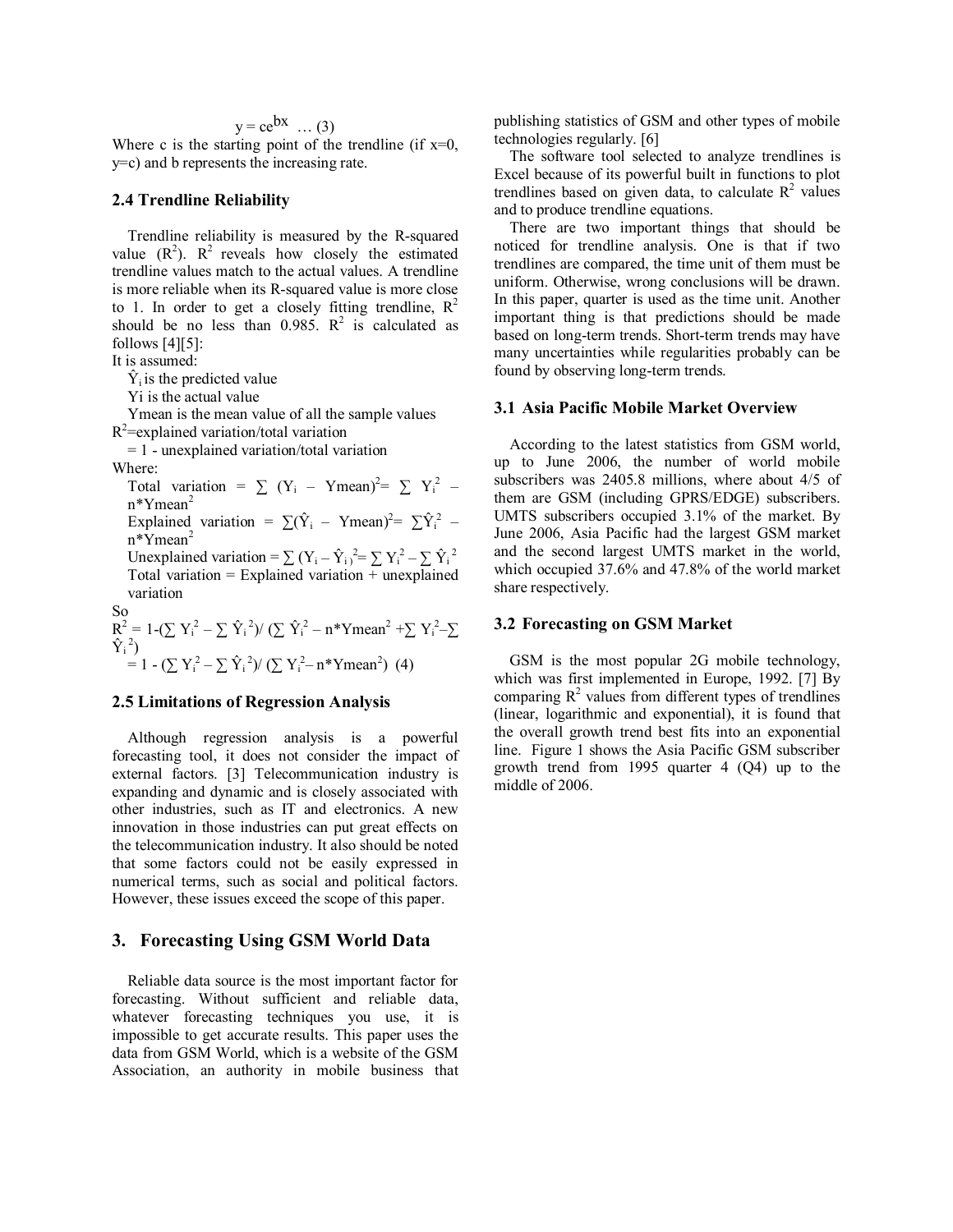



From figure 1, it can be seen that the trendline does not match the actual data very well. The  $R^2$  value of the trendline is low (0.9047) because the variation of the increasing rate is great, which continuously goes down. In order to observe the trend more clearly, the whole period is divided into two. Figure 2 and 3 show the growth trends before and after year 2001 respectively. It does not mean that year 2001 has any special meaning. It is just used as a breakpoint to compare the increasing rates. Now it can be seen that the  $\mathbb{R}^2$  values are more close to 1(0.9857 and 0.9853), which means that the trendlines are more reliable. Although both of the two trendlines are exponential, the b value of the former is 0.2074 while the later is only 0.0669. This means after a quickly expanding at the beginning stage, the Asia Pacific GSM market climbed in a lower and steadily pattern in the last few years.



**Figure 2. Asia-Pacific GSM Subscriber Trendline Analysis (1995-Q4 to 2000-Q4)** 





Figure 4 shows the world GSM subscriber growth trendline after 2001. By comparing it with figure 3, it is found that they are quite similar. Both of them are exponential trendlines and with similar b values (0.062 for the world trendline and 0.0669 for the Asia Pacific one). This is because the increasing rates of the Asia Pacific and world GSM customers are quite close. Therefore, the GSM market share of Asia Pacific was relatively stable in the last couple of years. Figure 5 shows that it fluctuated slightly between 36.9% and 39.4% in the last four years.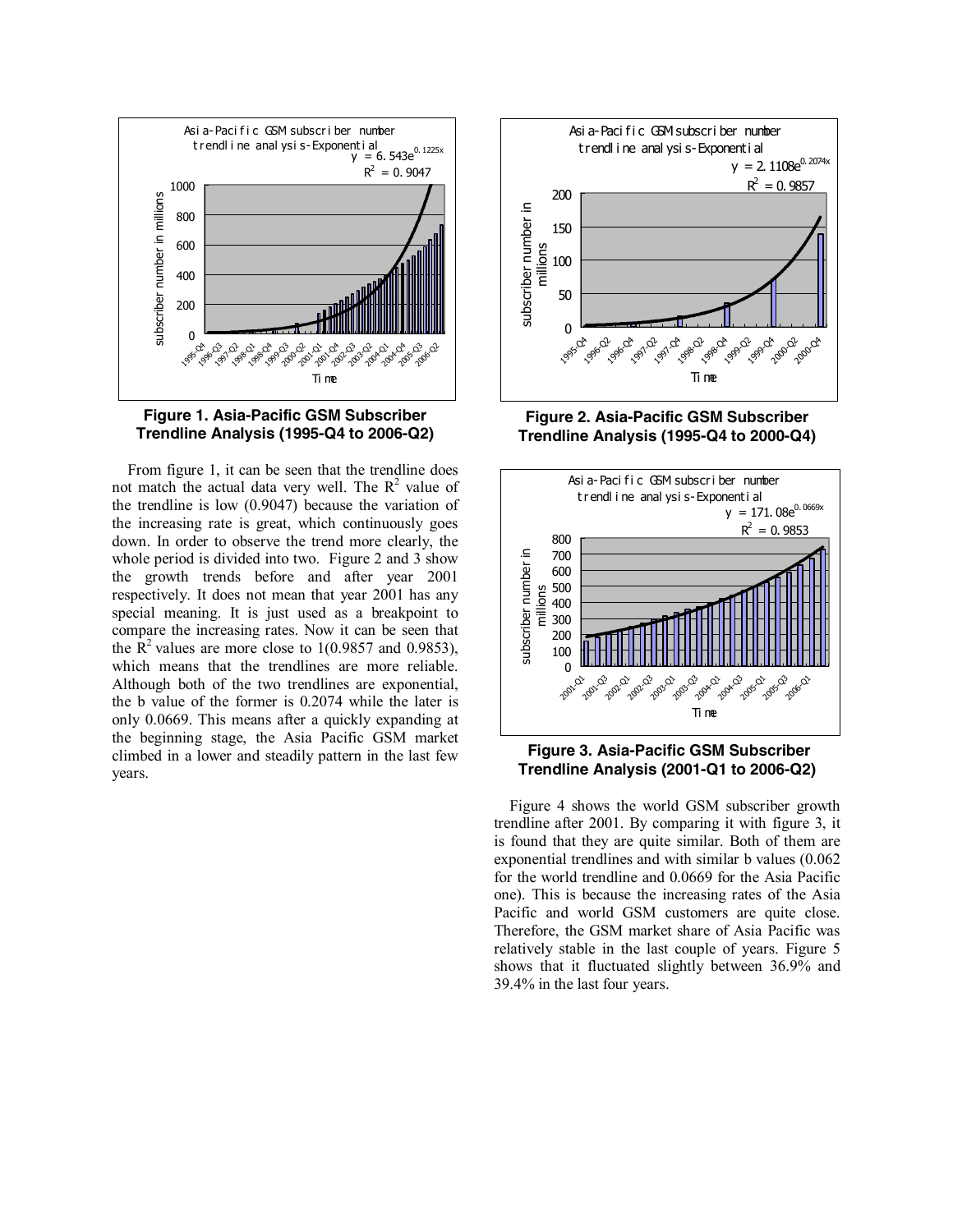

**Figure 4. World GSM Subscriber Trendline Analysis (2001-Q1 to 2006-Q2)** 



**Figure 5. Share of Asia Pacific GSM market** 

From the above observations and analyses, it is predicted that the Asia Pacific GSM market will still experience a stable exponential growth in the near future. According to the exponential trendline model, it is expected that the Asia Pacific GSM subscriber number will climb to nearly 1.5 million by the end of 2008 (shown in figure 6). The GSM market share of Asia Pacific will also be stable in the next few years.





#### **3.3 Forecasting on UMTS market**

UMTS (3GSM) is a 3G mobile system based on WCDMA technology, which was started in the beginning of  $21<sup>st</sup>$  century. Its subscriber number in Asia Pacific also had experienced an exponential growth from 2004 to the middle of 2006 but with a much higher increase rate compared to the GSM trendline (show in figure 7). However, this trendline is not as reliable as the one in figure 3 (lower  $\mathbb{R}^2$  value of 0.982). This is because its increasing rate is continually decreased (shown in table 1).



**Figure 7. Asia Pacific UMTS Subscribers Trendline Analysis (2001-Q4 to 2006-Q2)**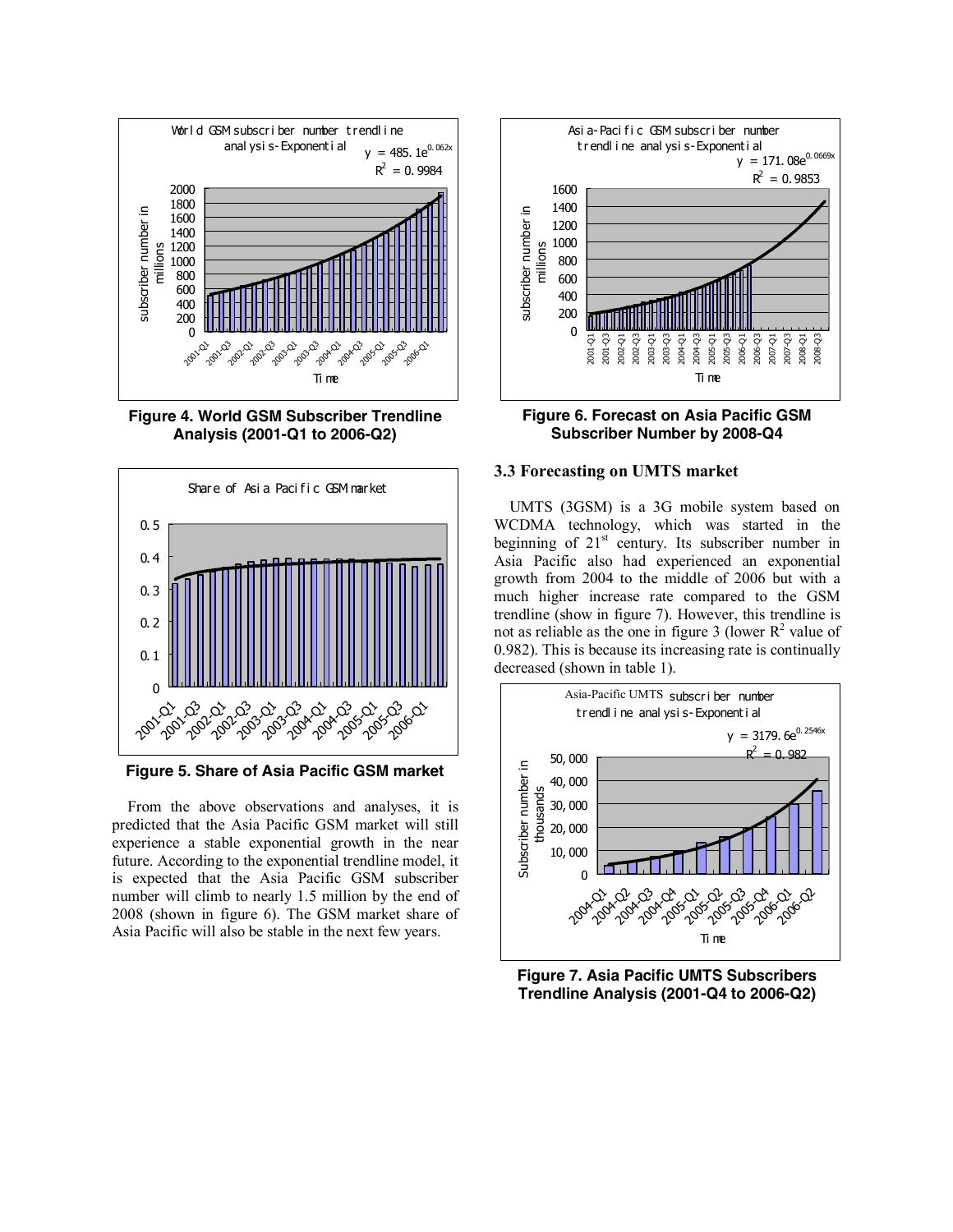| with the Elapse of Time   |                       |  |  |
|---------------------------|-----------------------|--|--|
| Period<br>b value for the |                       |  |  |
|                           | exponential trendline |  |  |
| 2004-Q1 to 2006-Q2        | 0.2541                |  |  |
| 2004-Q2 to 2006-Q2        | 0.2386                |  |  |
| 2004-Q3 to 2006-Q2        | 0.2258                |  |  |
| 2004-Q4 to 2006-Q2        | 0.2154                |  |  |
| 2005-Q1 to 2006-Q2        | 0.2016                |  |  |
| 2005-Q2 to 2006-Q2        | 0.2008                |  |  |
| 2005-Q3 to 2006-Q2        | 0.1951                |  |  |
| 2005-Q3 to 2006-Q2        | 0.1883                |  |  |

**Table 1. Variation of the b value for Asia Pacific UMTS Subscriber Growth Trendlines with the Elapse of Time** 

By comparing the Asia Pacific and world UMTS user growth trendlines (figure 7 and figure 8), it can be seen that although both of them had experienced an exponential growth, the growth-increasing rate for the Asia Pacific trendline is lower than the average world level (b value of 0.2546 compared to 0.3036). Figure 9 further proves this by showing the variation of the Asia Pacific UMTS market share. In the beginning of 2004, Asia Pacific area occupies nearly 80% of the total UMTS market. However, its market share decreased sharply to below 50% by the middle of 2006.

From the above observations and analyses, it is forecasted that the UMTS market will also experience an exponential growth but with a gradually decreased increasing rate.



**Figure 8. World UMTS Subscriber Trendline Analysis (2004-Q1 to 2006-Q2)** 



**Figure 9. Share of Asia Pacific UMTS market**

## **3.4 Comparison between GSM and UMTS Markets' Growth Trends**

In the above sections, the GSM and UMTS markets are analyzed separately. In this section, the two will be compared with each other. Figure 10 and 11 show the share of GSM and UMTS markets from 2001-Q4 up to 2006-Q2. The market share of GSM climbs slowly from nearly 70% to above 80%, while the UMTS market share increases sharply to more than 3%.



**Figure 10: Share of GSM Market in the Mobile World**